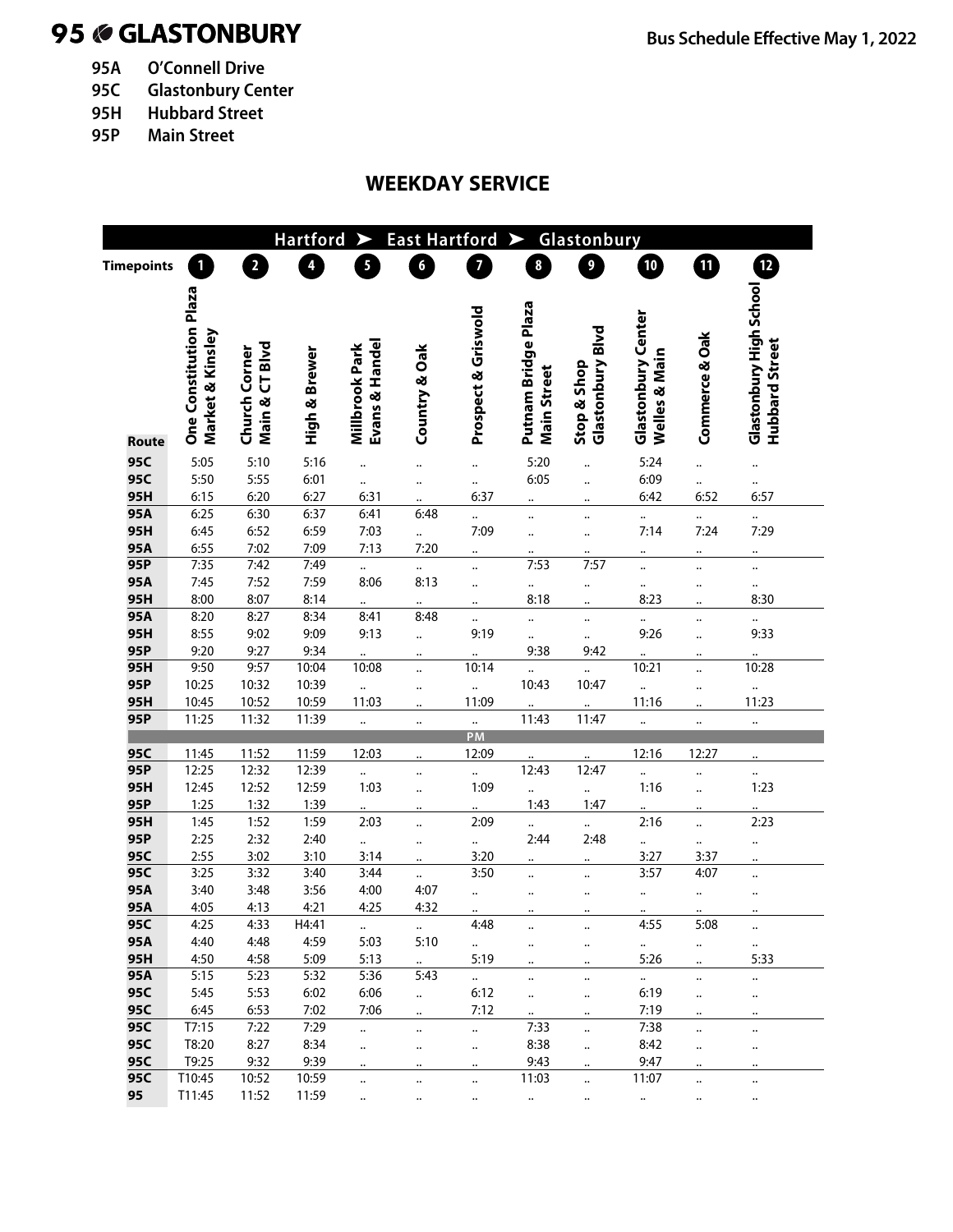# **GLASTONBURY Bus Schedule Effective May 1, 2022**

- **95A O'Connell Drive**
- **95C Glastonbury Center**
- **95H Hubbard Street**
- **95P Main Street**

## **WEEKDAY SERVICE**

| <b>East Hartford</b><br><b>Hartford</b><br>Glastonbury<br>➤ |                      |                                           |                                            |                                 |                                           |                               |                              |                                  |                         |                              |                                 |                                            |
|-------------------------------------------------------------|----------------------|-------------------------------------------|--------------------------------------------|---------------------------------|-------------------------------------------|-------------------------------|------------------------------|----------------------------------|-------------------------|------------------------------|---------------------------------|--------------------------------------------|
| <b>Timepoints</b>                                           | 10)                  | $\mathbf{E}$                              | 10                                         | $\overline{9}$                  | $\pmb{8}$                                 | $\overline{7}$                | $\boldsymbol{6}$             | 5                                | $\overline{\mathbf{4}}$ | $\overline{\mathbf{3}}$      | $\overline{2}$                  | $\mathbf{1}$                               |
|                                                             |                      |                                           |                                            |                                 |                                           |                               |                              |                                  |                         |                              |                                 |                                            |
|                                                             | Commerce & Oak       | Glastonbury High School<br>Hubbard Street | <b>Glastonbury Center</b><br>Main & Hebron | Glastonbury Blvd<br>Stop & Shop | Putnam Bridge Plaza<br><b>Main Street</b> | Prospect & Griswold           | Country & Oak                | Evans & Handel<br>Millbrook Park | Main & Brewer           | Goodwin University           | CT Blvd & Main<br>Church Corner | One Constitution Plaza<br>Market & Kinsley |
| Route<br>95                                                 |                      |                                           | 5:30                                       |                                 |                                           | 5:36                          |                              | 5:42                             | 5:45                    |                              | 5:55                            | 6:03                                       |
| 95                                                          |                      | $\ddotsc$                                 |                                            |                                 |                                           |                               | <br>6:08                     | 6:20                             | 6:24                    | $\ddot{\cdot}$               | 6:35                            | 6:43                                       |
| 95                                                          |                      | ٠.                                        | $\ddotsc$<br>6:33                          |                                 | $\ddotsc$                                 | <br>6:40                      |                              | 6:46                             | 6:49                    | $\ddotsc$                    | 7:00                            | N7:08                                      |
| 95                                                          | $\ddotsc$            |                                           |                                            | $\ddotsc$                       | $\ddotsc$                                 |                               | 6:53                         | 7:05                             | 7:09                    | $\ddotsc$                    | 7:20                            | 7:28                                       |
| 95                                                          | $\ldots$<br>6:52     | $\ddotsc$<br>7:04                         | <br>7:09                                   |                                 | $\ddotsc$                                 | H7:17                         |                              |                                  |                         | $\ddotsc$                    | 7:35                            | 7:43                                       |
| 95                                                          |                      |                                           |                                            |                                 | $\ddotsc$                                 |                               | 7:20                         | $\ddotsc$<br>7:32                | $\ddotsc$<br>7:36       | $\ddotsc$                    | 7:47                            | 7:55                                       |
| 95                                                          | $\ddotsc$<br>7:24    | <br>7:38                                  | <br>7:43                                   | <br>                            | $\ddotsc$<br>$\ddotsc$                    | $\ddotsc$<br>7:50             |                              | 7:56                             | 7:59                    | $\ddotsc$<br>                | 8:10                            | 8:18                                       |
| 95                                                          |                      |                                           |                                            |                                 |                                           |                               | 8:17                         | 8:29                             | 8:33                    |                              | 8:44                            | 8:52                                       |
| 95                                                          |                      | $\ddotsc$<br>8:38                         | $\ddotsc$<br>8:43                          |                                 | $\ddotsc$                                 | $\ldots$<br>8:50              |                              | 8:56                             | 8:59                    |                              | 9:10                            | 9:18                                       |
| 95                                                          | $\ddotsc$            |                                           |                                            |                                 | $\ddot{\phantom{a}}$                      |                               | <br>9:19                     | 9:28                             | 9:31                    | $\ddotsc$                    | 9:42                            | 9:50                                       |
| 95                                                          |                      | $\ddotsc$<br>9:38                         | $\ddot{\phantom{0}}$<br>9:43               |                                 |                                           | <br>9:50                      |                              | 9:56                             | 9:59                    |                              | 10:10                           | 10:18                                      |
| 95                                                          |                      |                                           |                                            | <br>10:11                       | $\ddotsc$<br>10:15                        |                               |                              |                                  | 10:19                   | $\ddotsc$                    | 10:30                           | 10:38                                      |
| $\overline{95}$                                             | $\ddotsc$            | $\ddotsc$<br>10:38                        | $\ddotsc$<br>10:43                         |                                 | $\ddotsc$                                 | $\ddot{\phantom{a}}$<br>10:50 |                              | $\ddot{\phantom{a}}$<br>10:56    | 10:59                   | $\ddotsc$                    | 11:10                           | 11:18                                      |
| 95                                                          |                      |                                           |                                            | <br>11:11                       | 11:15                                     |                               |                              |                                  | 11:19                   |                              | 11:30                           | 11:38                                      |
| 95                                                          | $\ddot{\phantom{a}}$ | $\ddotsc$<br>11:33                        | $\ldots$<br>11:38                          |                                 | $\ddot{\phantom{a}}$                      | $\ldots$<br>11:45             |                              | $\ddot{\phantom{a}}$<br>11:53    | 11:59                   | $\ddotsc$                    | 12:10                           | N12:18                                     |
|                                                             |                      |                                           |                                            | $\ddot{\phantom{a}}$            |                                           | PM                            |                              |                                  |                         | $\ddotsc$                    |                                 |                                            |
| 95                                                          |                      |                                           | $\ddotsc$                                  | 12:11                           | 12:15                                     | $\ldots$                      |                              | $\ldots$                         | 12:19                   |                              | 12:30                           | 12:38                                      |
| 95                                                          | $\ddotsc$<br>12:27   | <br>                                      | 12:38                                      | $\ddotsc$                       |                                           | 12:45                         | <br>                         | 12:53                            | 12:59                   | $\ddotsc$                    | 1:10                            | 1:18                                       |
| $\overline{95}$                                             |                      |                                           | $\ddotsc$                                  | 1:11                            | 1:15                                      | $\ddotsc$                     | $\ddotsc$                    | $\ldots$                         | 1:19                    | $\ddotsc$                    | 1:30                            | 1:38                                       |
| 95                                                          | $\ddotsc$            | 1:33                                      | 1:38                                       |                                 | ä,                                        | 1:45                          |                              | 1:53                             | 1:59                    |                              | 2:10                            | 2:18                                       |
| 95                                                          |                      |                                           | $\ldots$                                   | 2:26                            | 2:30                                      | $\ddotsc$                     | $\ddotsc$                    | $\ldots$                         | 2:34                    |                              | 2:45                            | 2:53                                       |
| $\overline{95}$                                             | $\ddotsc$            | $\ddotsc$<br>2:28                         | 2:33                                       |                                 |                                           | 2:40                          | $\ddotsc$<br>                | 2:48                             | 2:54                    | $\ddotsc$                    | 3:05                            | 3:13                                       |
| 95                                                          |                      |                                           |                                            | <br>3:09                        | <br>3:13                                  |                               |                              |                                  | 3:17                    |                              | 3:30                            | 3:38                                       |
| 95                                                          | $\ddotsc$<br>3:37    |                                           | $\ddot{\phantom{0}}$<br>3:48               |                                 |                                           | $\ddotsc$<br>3:55             |                              | $\ddotsc$<br>4:03                | 4:06                    | $\ddotsc$                    | 4:20                            | N4:28                                      |
| 95                                                          | $\ddotsc$            | $\ddotsc$                                 |                                            | $\ddotsc$<br>                   | $\ddotsc$<br>                             | $\ldots$                      | <br>4:13                     | 4:23                             | 4:26                    | $\ddotsc$<br>$\ddotsc$       | 4:40                            | 4:48                                       |
| 95                                                          | 4:07                 |                                           | $\ddotsc$<br>4:18                          |                                 |                                           | 4:25                          |                              | 4:33                             | 4:36                    |                              | 4:50                            | 4:58                                       |
| 95                                                          |                      |                                           |                                            | <br>4:33                        | $\ddotsc$<br>4:37                         |                               |                              |                                  | 4:41                    |                              | 4:55                            | N5:02                                      |
| 95                                                          |                      |                                           |                                            |                                 |                                           |                               | <br>4:38                     | $\ldots$<br>4:48                 | 4:51                    | $\ddotsc$                    | 5:05                            | 5:13                                       |
| 95                                                          | $\ddotsc$<br>5:08    | $\ddotsc$                                 | $\ddot{\phantom{0}}$<br>5:19               | $\ddotsc$                       | $\ddot{\phantom{1}}$<br>5:22              | $\ddotsc$                     |                              |                                  | 5:26                    | $\ddotsc$                    | 5:40                            | 5:48                                       |
| 95                                                          |                      |                                           |                                            |                                 |                                           | $\ddotsc$                     | $\ddot{\phantom{0}}$<br>5:18 | $\ldots$<br>5:26                 | 5:29                    |                              | 5:40                            | 5:48                                       |
| 95                                                          | $\ddotsc$            | $\ddotsc$<br>5:35                         | $\ddotsc$<br>5:40                          | $\ddotsc$                       | $\ddotsc$                                 | $\ldots$<br>5:47              |                              | 5:53                             | 5:56                    | $\ddotsc$                    | 6:07                            | 6:15                                       |
| 95                                                          |                      |                                           |                                            | $\ddotsc$                       |                                           |                               | $\ddotsc$<br>5:45            | 5:53                             | 5:56                    | $\ldots$                     | 6:07                            | 6:15                                       |
| 95                                                          | $\ddotsc$            | $\ddot{\phantom{1}}$                      | $\ddotsc$                                  | $\ddotsc$<br>6:10               | $\ddotsc$<br>6:13                         | $\mathbf{a}^{\dagger}$        |                              |                                  | 6:17                    | $\ddotsc$                    | 6:28                            | 6:35                                       |
| $\overline{95}$                                             |                      | $\ddotsc$                                 | $\ddot{\phantom{1}}$<br>6:31               |                                 |                                           | $\mathbf{u}$<br>6:38          | $\cdots$                     | $\ddot{\phantom{1}}$<br>6:44     | 6:47                    | $\ddot{\phantom{1}}$<br>6:52 | 7:00                            | N7:08                                      |
| 95                                                          |                      | $\ldots$                                  | 7:36                                       |                                 | $\ldots$                                  | 7:43                          | $\ddotsc$                    | 7:49                             | 7:52                    | 7:57                         | 8:05                            | N8:13                                      |
| 95                                                          | $\ddotsc$            | $\ddotsc$                                 | 8:50                                       | $\ddotsc$                       | $\ddot{\phantom{a}}$<br>8:53              |                               | $\ddotsc$                    |                                  | 8:57                    | 9:02                         | 9:10                            | N9:18                                      |
| 95                                                          | $\ddotsc$            | $\ddotsc$                                 | 10:13                                      | $\ddotsc$                       | 10:16                                     | $\ddot{\phantom{a}}$          | $\ddotsc$                    | $\ddot{\phantom{1}}$             | 10:20                   | 10:25                        | 10:33                           | N10:38                                     |
|                                                             |                      | $\ddotsc$                                 |                                            |                                 |                                           | $\ldots$                      |                              | $\ldots$                         |                         |                              |                                 |                                            |
| 95                                                          | $\ddotsc$            | $\ddot{\phantom{1}}$                      | 11:18                                      | $\ldots$                        | 11:21                                     | $\ddotsc$<br>AM               | $\ddotsc$                    | $\ldots$                         | 11:25                   | $\ddot{\phantom{a}}$         | 11:33                           | N11:38                                     |
| 95                                                          | $\ddotsc$            | $\ddotsc$                                 | $\ddotsc$                                  | $\ddotsc$                       | $\ddot{\cdot}$                            | $\ddotsc$                     | $\ddot{\phantom{0}}$         | $\ddotsc$                        | 12:15                   | $\ddot{\cdot}$               | 12:23                           | N12:28                                     |